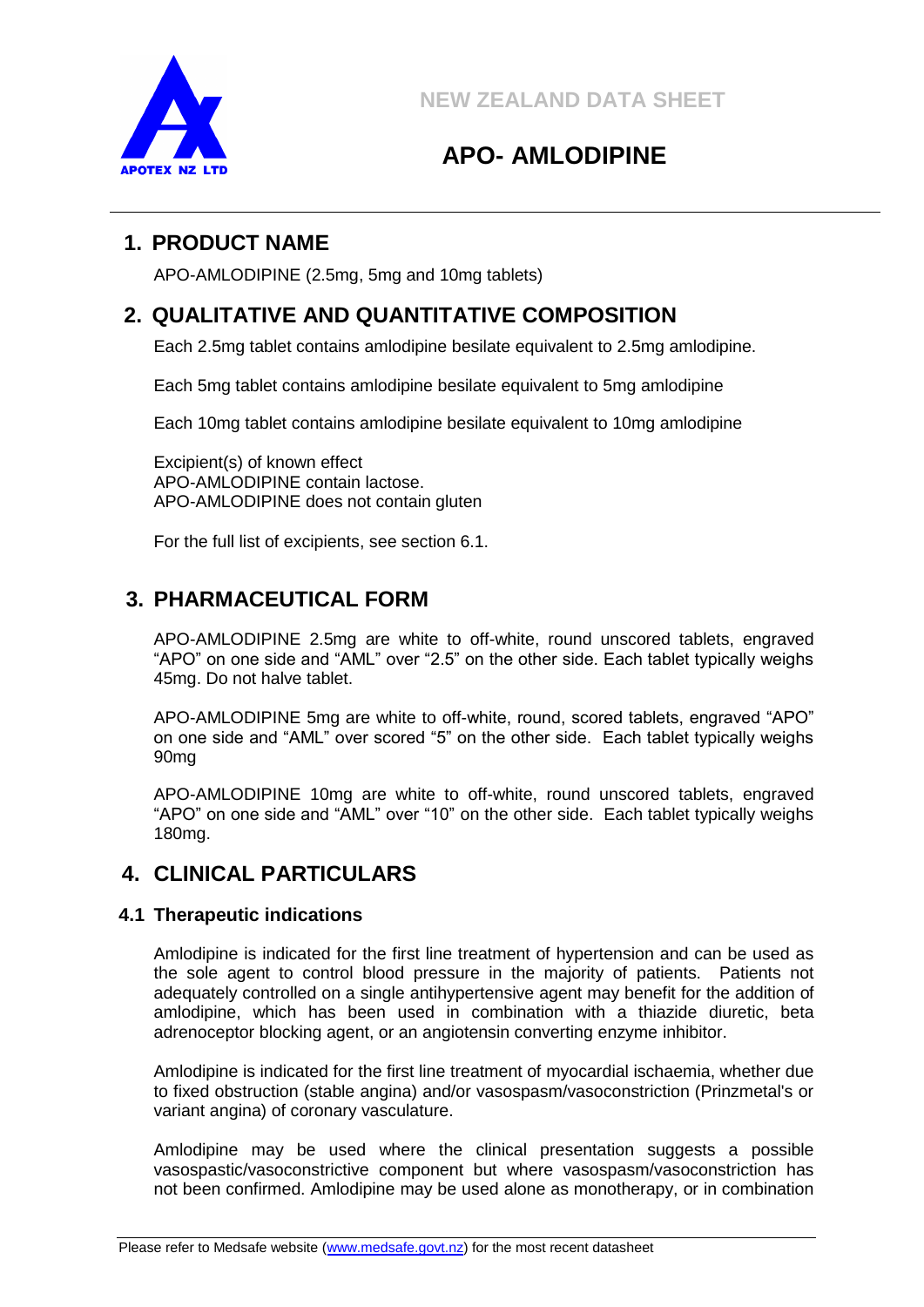

with other antianginal drugs in patients with angina that is refractory to nitrates and/or beta blockers.

## **4.2 Dose and method of administration**

For both hypertension and angina, the usual initial dose of APO-AMLODIPINE is 5mg once daily. This may be increased to a maximum dose of 10mg per day depending on the individual patient's response.

No dose adjustment of amlodipine is required upon concomitant administration of thiazide diuretics, beta blockers, and angiotensin-converting enzyme inhibitors.

### **Elderly**

The time to reach peak plasma concentrations of amlodipine is similar in elderly and younger subjects. Amlodipine clearance tends to be decreased with resulting increases in AUC and elimination half-life in elderly patients.

Increases in AUC and elimination half-life in patients with congestive heart failure were as expected for the patient age group studied.

Amlodipine, used at similar doses in elderly or younger patients, is equally well tolerated. Therefore, normal dosage regimens are recommended.

### **Renal Impairment**

Amlodipine is extensively metabolised to inactive metabolites with 10% excreted as unchanged drug in the urine. Changes in amlodipine plasma concentrations are not correlated with the degree of renal impairment. Amlodipine may be used at normal doses in patients with renal failure. Amlodipine is not dialysable.

### **Paediatric population**

Amlodipine is not recommended for use in children.

## **4.3 Contraindications**

Amlodipine is contraindicated in patients with a known sensitivity to amlodipine, other dihydropyridines or any of the inactive ingredients.

## **4.4 Special Warnings and Precautions for use**

### **Patients with Heart Failure**

In a long-term placebo controlled study (PRAISE-2) of amlodipine in patients with New York Heart Association (NYHA) class III and IV heart failure of non-ishaemic aetiology, amlodipine was associated with increased reports of pulmonary oedema despite no significant difference in the incidence of worsening heart failure as compared to placebo (refer to section 5.1 Pharmacodynamic Properties*– Patients with Heart Failure*).

### **Hepatic Impairment**

As with all calcium channel blockers, amlodipine's half-life is prolonged in patients with impaired liver function and the dosage recommendations have not been established. The compound should therefore be administered with caution in these patients.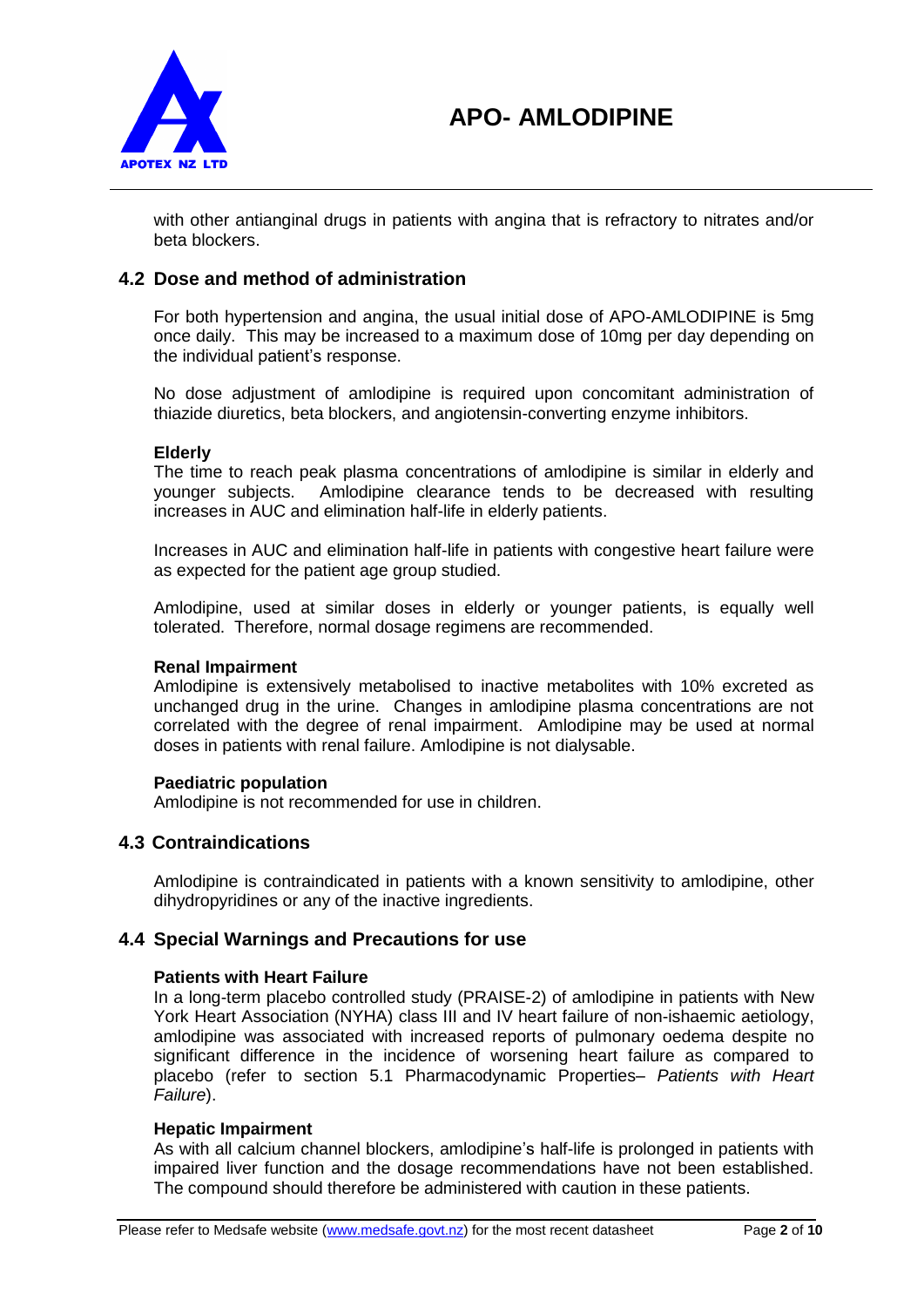

### **Paediatric Use**

Safety and effectiveness of amlodipine in children have not been established.

## **4.5 Interactions with other medicines and other forms of interaction**

Amlodipine has been safely administered with thiazide diuretics, beta-blockers, alpha blockers, ACE inhibitors, long acting nitrates, sublingual glyceryl trinitrate, non-steroidal anti-inflammatory agents, antibiotics, and oral hypoglycaemic agents.

*In vitro* data from studies with human plasma indicate that amlodipine has no effect on protein binding of the drugs tested (digoxin, phenytoin, warfarin and indomethacin).

**Simvastatin:** Co-administration of multiple doses of 10 mg amlodipine with 80 mg simvastatin resulted in a 77% increase in exposure to simvastatin compared to simvastatin alone. Limit the dose of simvastatin to 20 mg daily in patients on amlodipine.

**Grapefruit Juice:** Administration of amlodipine with grapefruit juice is not recommended as bioavailability may be increased in some patients, resulting in increased blood pressure lowering effects.

**CYP3A4 Inhibitors:** With concomitant use with the CYP3A4 inhibitor erythromycin in young patients and diltiazem in elderly patients, the plasma concentration of amlodipine was increased. The clinical relevance of this finding is uncertain. It cannot be ruled out that strong inhibitors of CYP3A4 (e.g. ketoconazole, itraconazole, ritonavir) may increase the plasma concentrations of amlodipine to a greater extent than diltiazem. Amlodipine should be used with caution when administered with CYP3A4 inhibitors.

**Clarithromycin:** Clarithromycin is an inhibitor of CYP3A4. There is an increased risk of hypotension in patients receiving clarithromycin with amlodipine. Close observation of patients is recommended when amlodipine is co-administered with clarithromycin.

**CYP3A4 Inducers:** There are no data available regarding the effect of CYP3A4 inducers on amlodipine. Concomitant use of CYP3A4 inducers (e.g. rifampicin, *Hyoericum perforatum* (St John's Wort)) may decrease the plasma concentrations of amlodipine. Amlodipine should be used with caution and when administered with CYP3A4 inducers.

### **Special studies: Effect of other agents on amlodipine**

**Cimetidine:** Co-administration of amlodipine with cimetidine did not alter the pharmacokinetics of amlodipine.

**Aluminium / Magnesium (antacid):** Co-administration of an aluminium/magnesium antacid with a single dose of amlodipine had no significant effect on the pharmacokinetics of amlodipine.

**Sildenafil:** A single 100mg dose of sildenafil in subjects with essential hypertension had no effect on the pharmacokinetics parameters of amlodipine. When amlodipine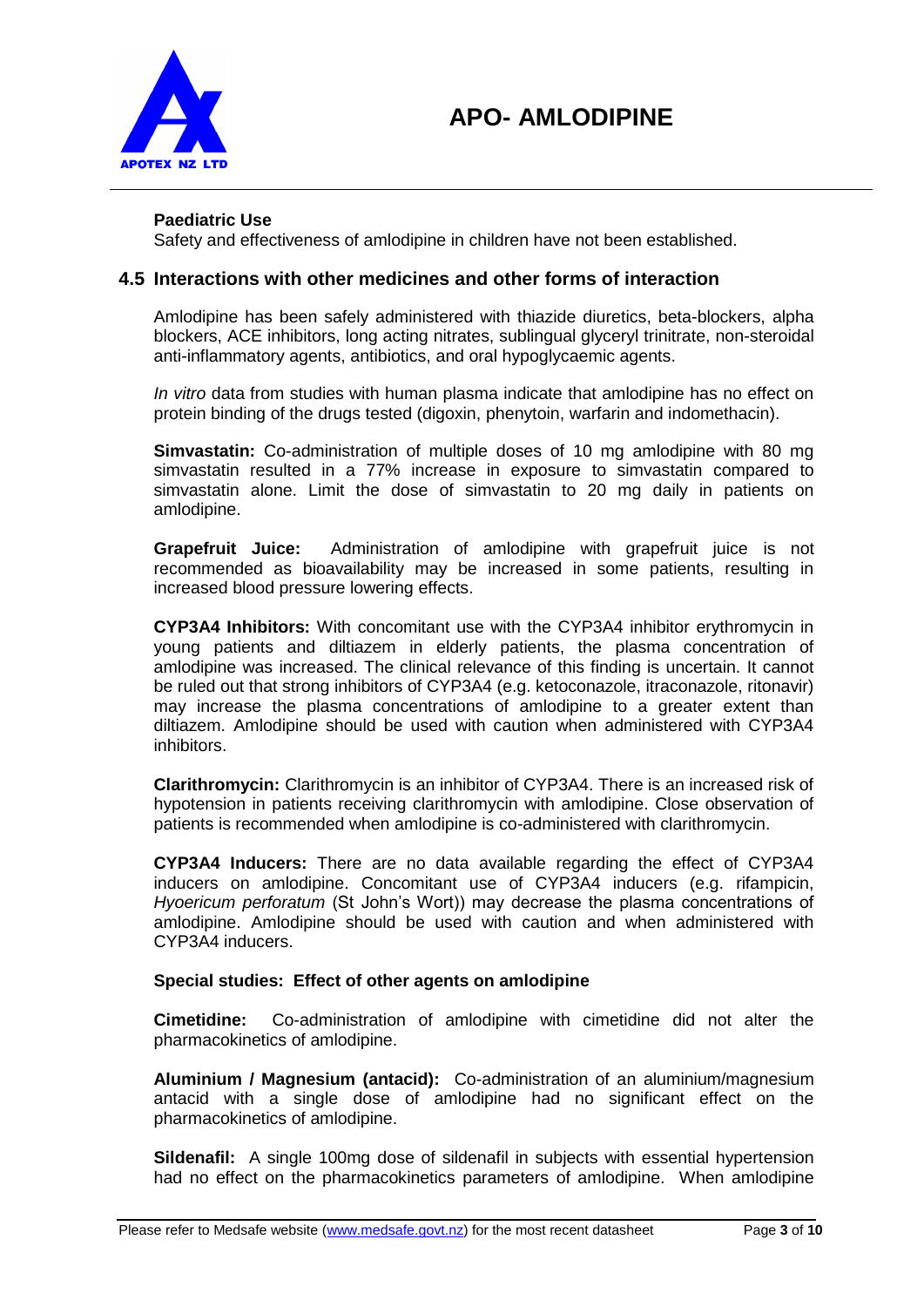

and sildenafil were used in combination, each agent independently exerted its own blood pressure lowering effect.

### **Special studies: Effect of amlodipine on other Agents**

**Atorvastatin:** Co-administration of multiple 10mg doses of amlodipine with 80mg atorvastatin resulted in no significant changes in the steady-state pharmacokinetic parameters of atorvastatin.

**Digoxin:** Co-administration of amlodipine with digoxin did not change serum digoxin levels or digoxin renal clearance in healthy volunteers.

**Ethanol (alcohol):** Single and multiple 10mg doses of amlodipine had no significant effect on the pharmacokinetics of ethanol.

**Warfarin:** Co-administration of amlodipine and warfarin did not change the warfarin prothrombin response time.

**Cyclosporin:** No drug interaction studies have been conducted with cyclosporin and amlodipine in healthy volunteers or other populations, with the exception of renal transplant patients. Various studies in renal transplant patients report that coadministration of amlodipine with cyclosporin affects the trough concentrations of cyclosporin, from no change up to an average increase of 40%. Consideration should be given for monitoring cyclosporin levels in renal transplant patients on amlodipine.

**Tacrolimus:** There is a risk of increased tacrolimus blood levels when co-administered with amlodipine. In order to avoid toxicity of tacrolimus, administration of amlodipine in a patient treated with tacrolimus requires monitoring of tacrolimus blood levels and dose adjustment of tacrolimus when appropriate.

**Mechanistic Target of Rapamycin (mTOR) Inhibitors:** mTOR inhibitors such as sirolimus, temsirolimus, and everolimus are CYP3A substrates. Amlodipine is a weak CYP3A inhibitor. Concomitant use of mTOR inhibitors and amlodipine may increase exposure of mTOR inhibitors.

## **4.6 Fertility, pregnancy and lactation**

### **Fertility**

There was no effect on the fertility of rats treated with amlodipine.

### **Pregnancy**

## Category C

The safety of amlodipine in human pregnancy or lactation has not been established. Amlodipine did not demonstrate and fetotoxic or teratogenic potential in animal reproductive studies other than delay in parturition and prolongation of labour in rats at a dose level fifty times the maximum recommended dose in humans. No mutagenic activity has been found in tests for gene mutations of cytogenic assays. Accordingly, use in pregnancy is recommended only when there is no safer alternative and when disease itself carries greater risk for the mother and fetus.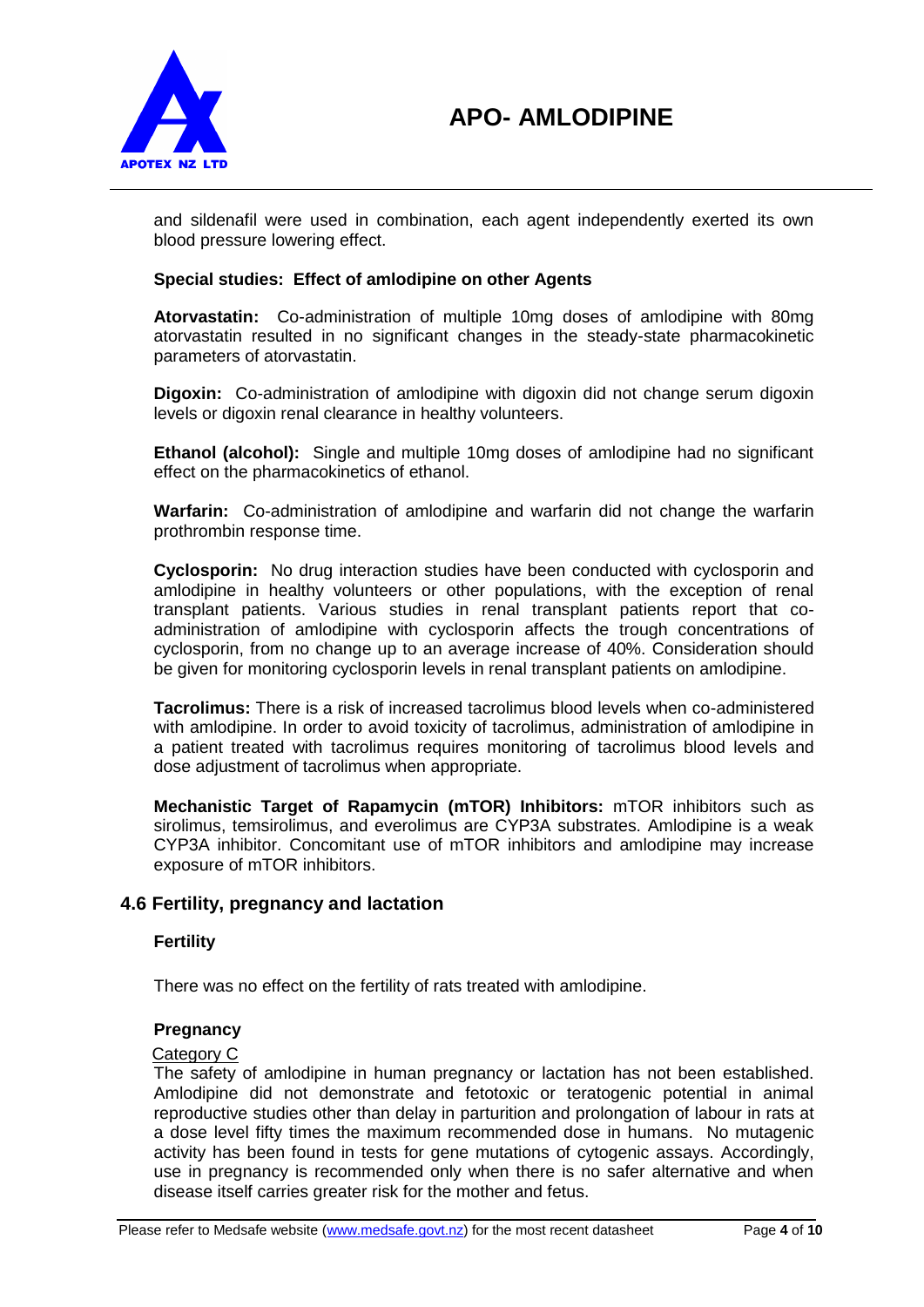

### **Lactation**

Experience in humans indicates that amlodipine is transferred into human breast milk. The median amlodipine concentration ratio of milk/plasma in 31 lactating women with pregnancy-induced hypertension was 0.85 following amlodipine administration at an initial dose of 5mg once daily which was adjusted as needed (mean daily dose and body weight adjusted daily dose: 6mg and 98.7 mcg/kg, respectively). The estimated daily dose of amlodipine in the infant via breast milk was 4.17 mcg/kg.

## **4.7 Effects on ability to drive and use machinery**

Clinical experience with amlodipine indicates that it is unlikely to impair a patient's ability to drive or use machinery.

## **4.8 Undesirable effects**

Amlodipine is well tolerated. In placebo controlled clinical trials involving patients with hypertension or angina, the most commonly observed adverse effects were:

| <b>MedDRA System Organ Class</b>                                      | <b>Undesirable Effects</b>      |
|-----------------------------------------------------------------------|---------------------------------|
| Nervous System Disorders                                              | Headache, dizziness, somnolence |
| Cardiac Disorders                                                     | Palpitations                    |
| Vascular Disorders                                                    | Flushing                        |
| Gastrointestinal Disorders                                            | Abdominal pain, nausea          |
| <b>General Disorders and Administration</b><br><b>Site Conditions</b> | Oedema, fatigue                 |

In these clinical trials no pattern of clinically significant laboratory test abnormalities related to amlodipine has been observed.

Less commonly observed adverse effects in marketing experience include:

| <b>MedDRA System Organ Class</b>            | <b>Undesirable Effects</b>                                                                                                             |
|---------------------------------------------|----------------------------------------------------------------------------------------------------------------------------------------|
| <b>Blood and Lymphatic System Disorders</b> | Leucopenia, thrombocytopenia                                                                                                           |
| <b>Metabolism and Nutrition Disorders</b>   | Hyperglycaemia                                                                                                                         |
| <b>Psychiatric Disorders</b>                | Insomnia, mood changes                                                                                                                 |
| <b>Nervous System Disorders</b>             | Hypertonia, hypoesthesia/paresthesia,<br>Peripheral<br>neuropathy,<br>taste<br>syncope,<br>perversion, tremor, extrapyramidal disorder |
| Eye Disorders                               | <b>Visual Disturbances</b>                                                                                                             |
| Ear and Labyrinth Disorders                 | Tinnitus                                                                                                                               |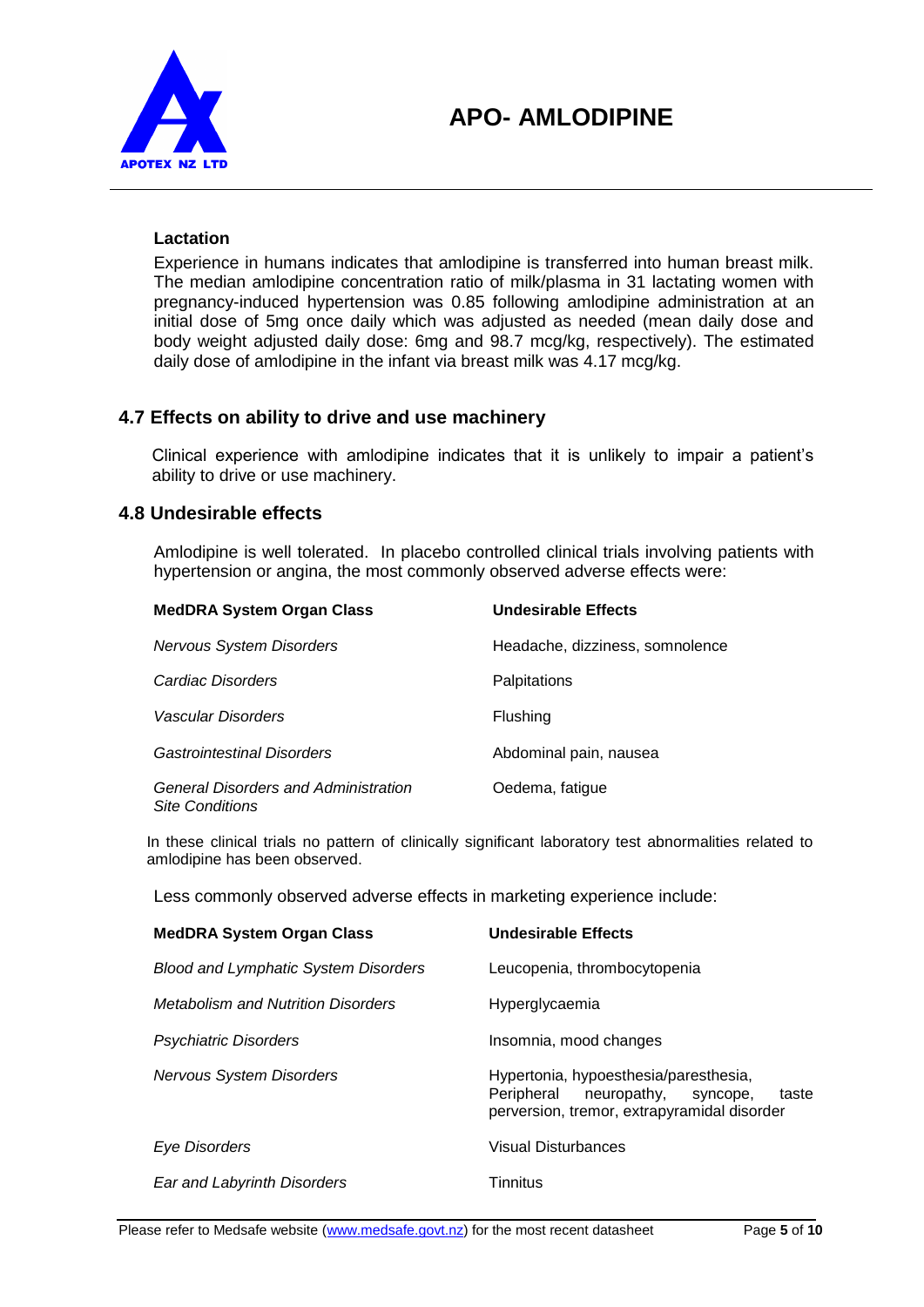

# **APO- AMLODIPINE**

| Vascular Disorders                                                    | Hypotension, vasculitis                                                                                                    |
|-----------------------------------------------------------------------|----------------------------------------------------------------------------------------------------------------------------|
| Respiratory, Thoracic and<br><b>Mediastinal Disorders</b>             | Cough, dyspnea, rhinitis                                                                                                   |
| Gastrointestinal Disorders                                            | Altered bowel habits, dry mouth, dyspepsia<br>(including gastritis),<br>gingival<br>hyperplasia,<br>pancreatitis, vomiting |
| <b>Skin and Subcutaneous Tissue Disorders</b>                         | Alopecia, increased sweating, purpura, skin<br>discolouration, urticaria                                                   |
| Musculoskeletal and Connective<br><b>Tissue Disorders</b>             | Arthralgia, back pain, muscle cramps, myalgia                                                                              |
| <b>Renal and urinary Disorders</b>                                    | frequency,<br>micturition<br>Increased<br>urinary<br>disorder, nocturia                                                    |
| <b>Reproductive System and Breast</b><br><b>Disorders</b>             | Gynaecomastia, impotence                                                                                                   |
| <b>General Disorders and Administration</b><br><b>Site Conditions</b> | Asthenia, malaise, pain                                                                                                    |
| Investigations                                                        | Weight increase/decreases                                                                                                  |

Rarely, allergic reactions including pruritic, rash, angioedema and erythema multiforme, and have been reported.

Hepatitis, jaundice and hepatic enzyme elevations have also been reported very infrequently, and (mostly consistent with cholestasis). Some cases severe enough to require hospitalisation have been reported in association with use of amlodipine. In many instances, causal association is uncertain.

As with other calcium channel blockers the following adverse events have been rarely reported and cannot be distinguished from natural history of the underlying disease: myocardial infarction, arrhythmia (including bradycardia, ventricular tachycardia and atrial fibrillation and chest pain.

## **Reporting of suspected adverse reactions:**

Reporting suspected adverse reactions after authorisation of the medicine is important. It allows continued monitoring of the benefit/risk balance of the medicine. Healthcare professionals are asked to report any suspected adverse reactions https//nzphvc.otago.ac.nz/reporting/.

## **4.9 Overdose**

Available data suggest that overdose might be expected to cause excessive peripheral vasodilatation with marked hypotension and possibly a reflex tachycardia. Dysrhythmias may occur following overdose with any calcium antagonist. Hypotension and bradycardia are usually seen within 1 to 5 hours following overdose. Hypotension can persist for longer than 24 hours despite treatment. Cardiac rhythm disturbances have been noted to persist up to 7 days. Marked and probably prolonged systemic hypotension, up to and including shock with fatal outcome have been reported.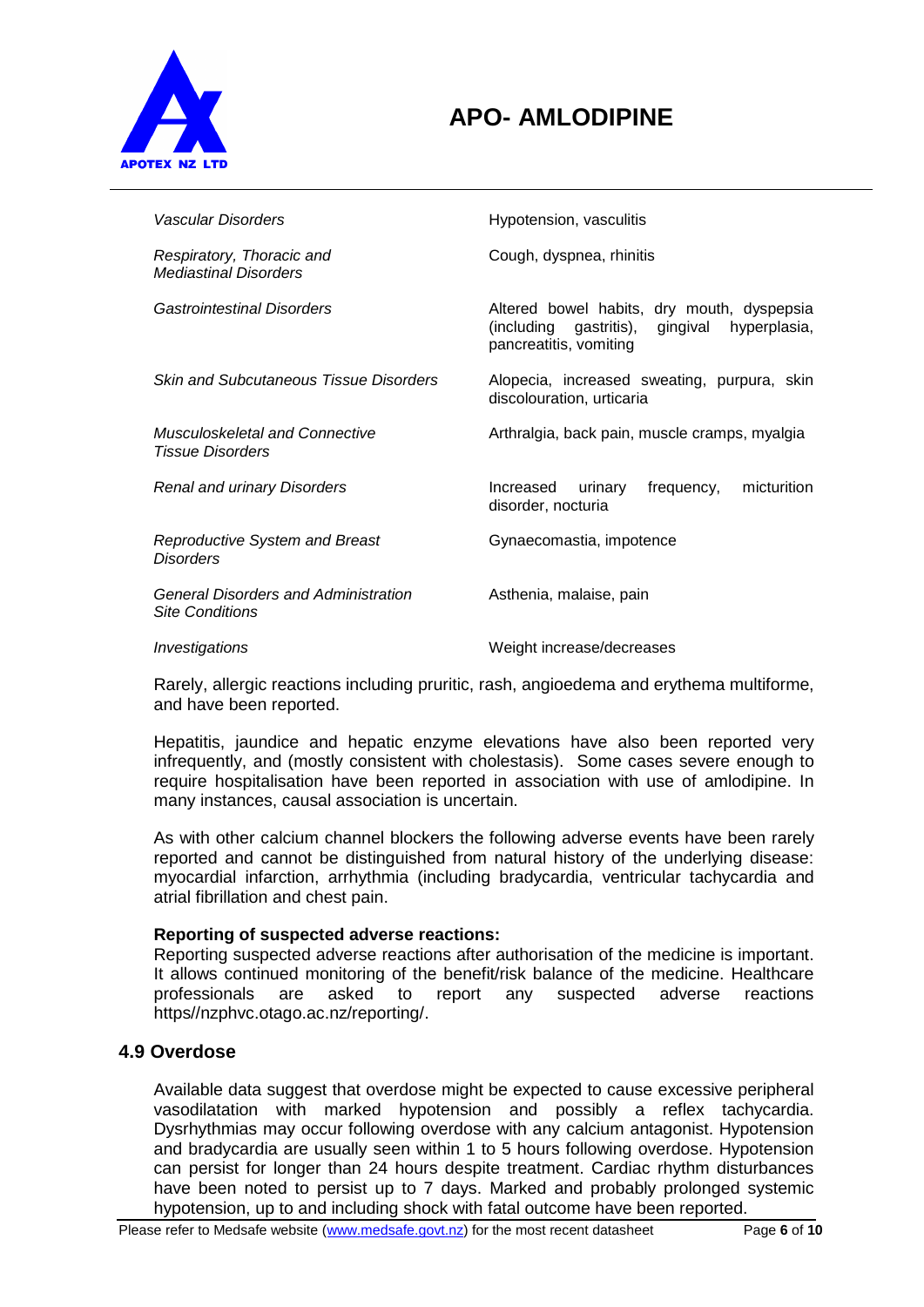

Reports of intentional overdose include a patient who ingested 250 mg and was asymptomatic and was not hospitalised; another (120 mg) was hospitalised, underwent gastric lavage and remained normotensive; a third one (105 mg) was hospitalised and had hypotension (90/50 mmHg) which normalised following plasma expansion. Death resulted from a mixed overdose of 140 mg and 10 mefenamic acid capsules in a 15 year old girl, and from a mixed overdose of amlodipine 70 mg and an unknown quantity of oxazepam in a 63-year old woman. A case of accidental drug overdose has been documented in a 19-month-old male who ingested 30 mg amlodipine (about 2 mg/kg). During the emergency room presentation, vital signs were stable with no evidence of hypotension, but a heart rate of 180 bpm.

If massive overdose should occur, active cardiac and respiratory monitoring should be instituted. Frequent blood pressure measurements are essential. Should hypotension occur, cardiovascular support, including elevation of the extremities, and the judicious administration of fluids should be initiated. If hypotension remains unresponsive to these conservative measures, administration of vasopressors (such as phenylephrine), should be considered with attention to circulating volume and urine output. Administration of activated charcoal to healthy volunteers immediately or up to 2 hours after ingestion of amlodipine 10 mg has been shown to significantly decrease amlodipine absorption. In patients who are not fully conscious or have impaired gag reflex, consideration should be given to administering activated charcoal via nasogastric tube once the airway is protected. Ipecacemesis is not recommended since haemodynamic instability and CNS depression may rapidly develop. Intravenous calcium gluconate may be beneficial in reversing the effects of calcium channel blockade. Dialysis is not likely to be of benefit since amlodipine is highly proteinbound.

For advice on the management of overdose please contact the National Poisons Centre on 0800 POISON (0800 764766).

# **5. PHARMACOLOGICAL PROPERTIES**

## **5.1 Pharmacodynamics Properties**

Pharmacotherapeutic group: Calcium channel blockers, selective calcium channel blockers with mainly vascular effects; ATC code: C08CA01

Amlodipine is a calcium ion influx inhibitor (slow channel blocker or calcium ion antagonist) and inhibits the transmembrane influx of calcium ions into cardiac and vascular smooth muscle.

The mechanism of the antihypertensive action of amlodipine is due to a direct relaxant effect on vascular smooth muscle.

The precise mechanism by which amlodipine relieves angina has not been fully determined, but amlodipine reduces total ischaemic burden by the following two actions:

1. Amlodipine dilates the peripheral arterioles and thus reduces the total peripheral resistance (afterload) against which the heart works. Since the heart rate remains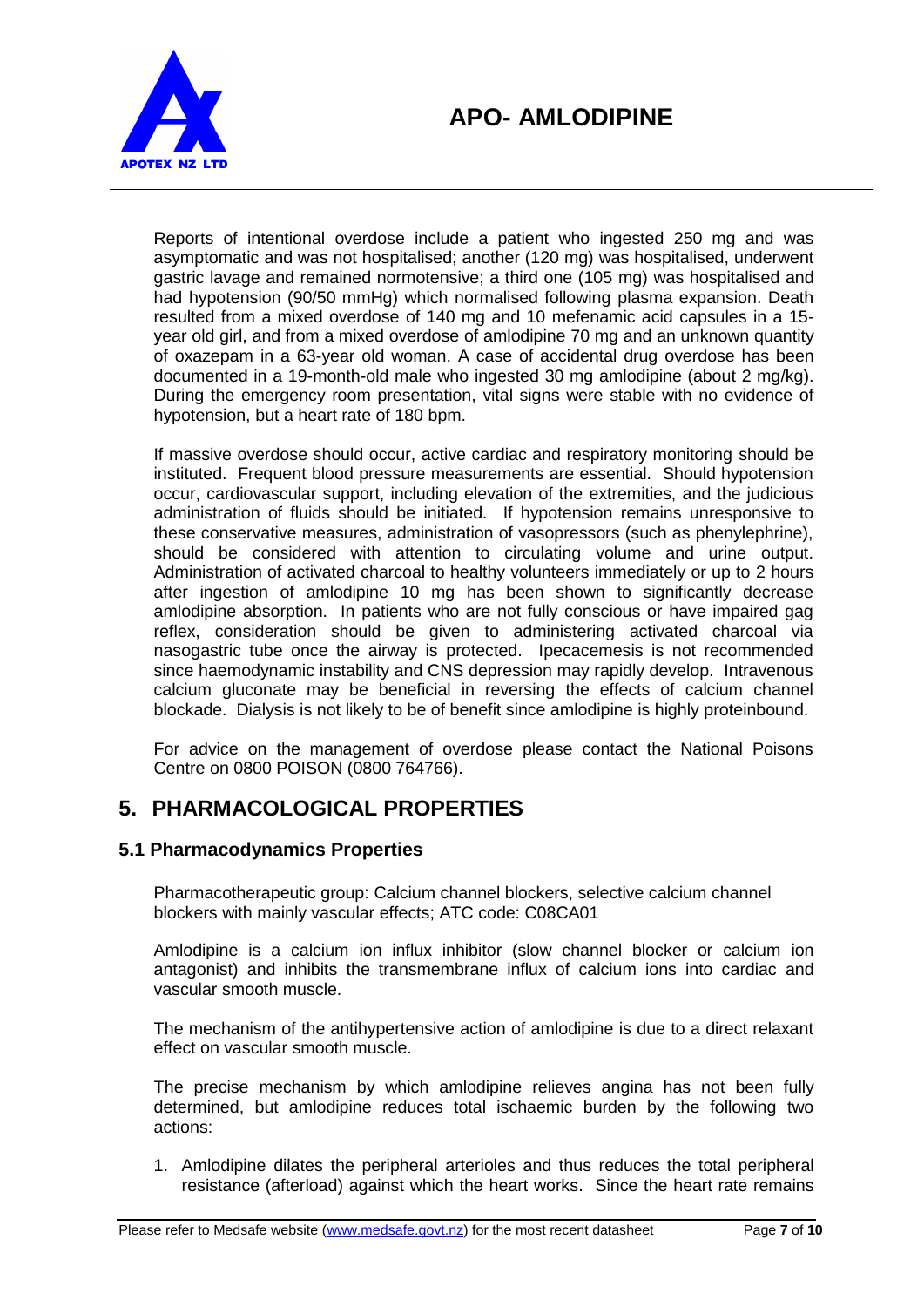

stable, this unloading of the heart reduces myocardial energy consumption and oxygen requirements.

2. The mechanism of action of amlodipine also probably involves dilatation of the main coronary arteries and coronary arterioles, both in normal and ischaemic regions. The dilatation increases the myocardial oxygen delivery in patients with coronary artery spasm (Prinzmetal's or variant angina) and blunts smoking-induced coronary vasoconstriction.

In patients with hypertension, once-daily dosing provides clinically significant reductions in blood pressure in both the supine and standing positions throughout the 24-hour interval.

Due to the slow onset of action, acute hypotension is not a feature of amlodipine administration.

In patients with angina, once-daily administration of amlodipine increases total exercise time, time to angina onset and time to 1 mm ST segment depression, and decreases both angina attack frequency and nitroglycerine tablet consumption.

### **Patients with Heart Failure**

Haemodynamic studies and exercise-based controlled clinical trial in NYHA Class II-IV heart failure patients have shown that amlodipine did not lead to clinical deterioration as measured by exercise tolerance, left ventricular ejection fraction and clinical symptomatology.

A placebo-controlled study (PRAISE) designed to evaluate patients with NYHA Class III-IV heart failure receiving digoxin, diuretics and angiotensin converting enzyme (ACE) inhibitors has shown that amlodipine did not lead to an increase in risk mortality or combined mortality and morbidity in patients with heart failure.

In a follow-up, long-term, placebo controlled study (PRAISE-2) of amlodipine in patients with NYHA class III and IV heart failure without clinical symptoms or objective findings suggestive of underlying ischaemic disease, on stable doses of ACE inhibitors, digitalis and diuretics, amlodipine had no effect on total cardiovascular mortality. In this same population, amlodipine was associated with increased reports of pulmonary oedema despite no significant difference in the incidence of worsening heart failure compared to placebo (refer to section 4.4 *Special Warnings and Precautions for Use*).

Amlodipine has not been associated with any adverse metabolic effects or changes in plasma lipids and is suitable for use in patients with asthma, diabetes and gout.

## **5.2 Pharmacokinetics Properties**

### Absorption:

Amlodipine is well absorbed orally with peak blood levels occurring between 6 and 12 hours post-dose. Oral administration of a single therapeutic dose gave a mean absolute bioavailability of 64% (range 52% to 88%). The volume of distribution is approximately 20 L/kg. The absorption of amlodipine is unaffected by consumption of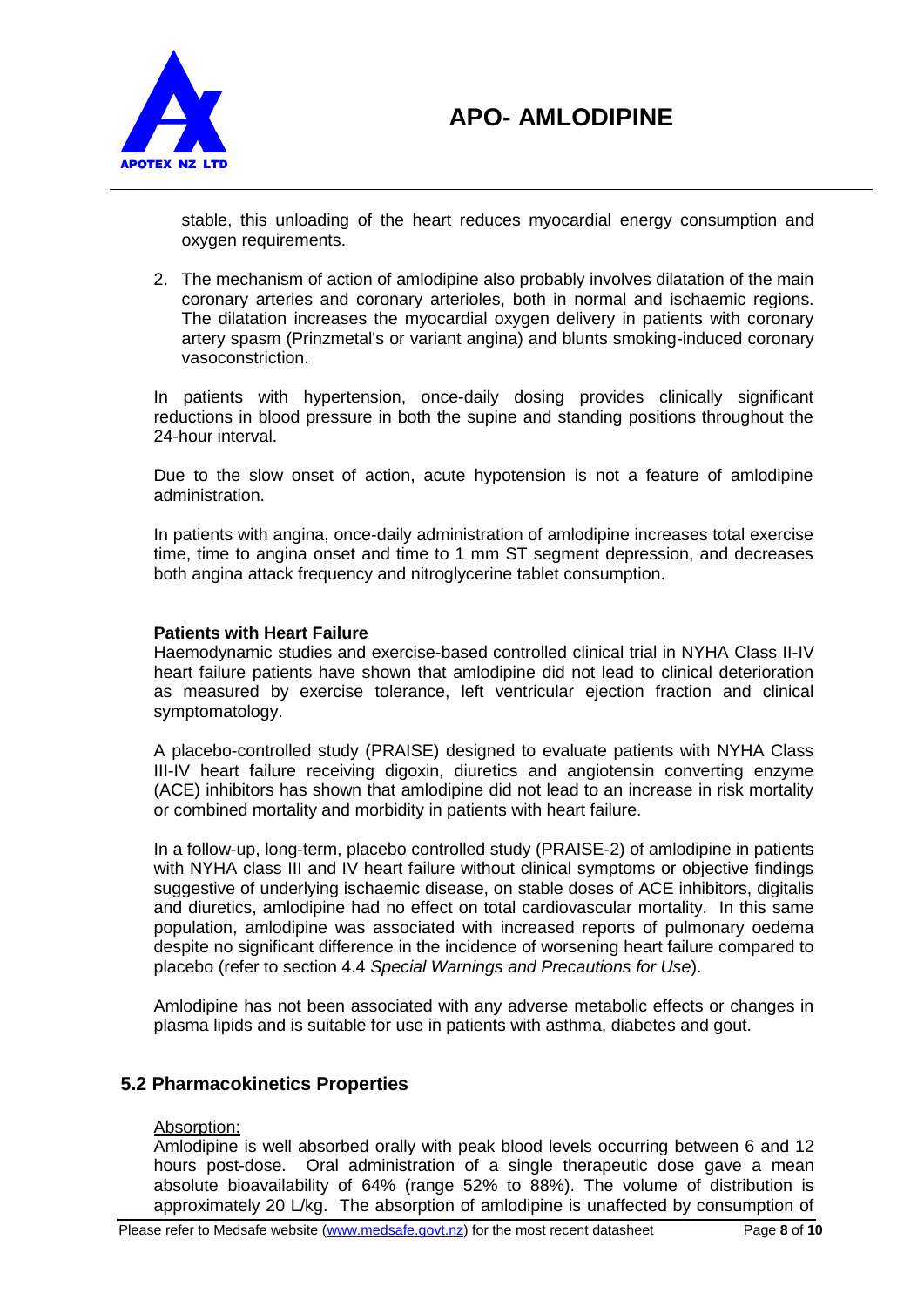

food. *In vitro* studies have shown that approximately 97.5% of circulating amlodipine is bound to plasma proteins.

## Biotransformation/Elimination:

The terminal plasma elimination half-life is about 35 to 50 hours and is consistent with once daily dosing. Steady-state plasma levels are reached after 7 to 8 days of consecutive dosing. Amlodipine is extensively metabolised by the liver to inactive metabolites, with 10% of the parent compound and 60% of metabolites excreted in the urine.

Amlodipine is not dialysable.

## **5.3 Preclinical safety data**

None stated.

# **6. PHARMACEUTICAL PARTICULARS**

### **6.1 List of excipients**

Lactose monohydrate Magnesium stearate Maize starch Microcrystalline cellulose

## **6.2 Incompatibilities**

Not applicable

## **6.3 Shelf-Life**

36 months from the date of manufacture.

## **6.4 Special precautions for storage**

Store at or below 25°C. Protect from heat light and moisture. Keep container tightly closed.

## **6.5 Nature and contents of container**

Bottles of 100, 250 and 500 and blisters of 120 for 5mg and 10mg tablets Bottles of 100 for 2.5mg tablets

Not all strengths and pack sizes may be available

## **6.6 Special precautions for disposal**

No special requirements for disposal.

Any unused medicine or waste material should be disposed of in accordance with local requirements

# **7. MEDICINE SCHEDULE**

Prescription Medicine